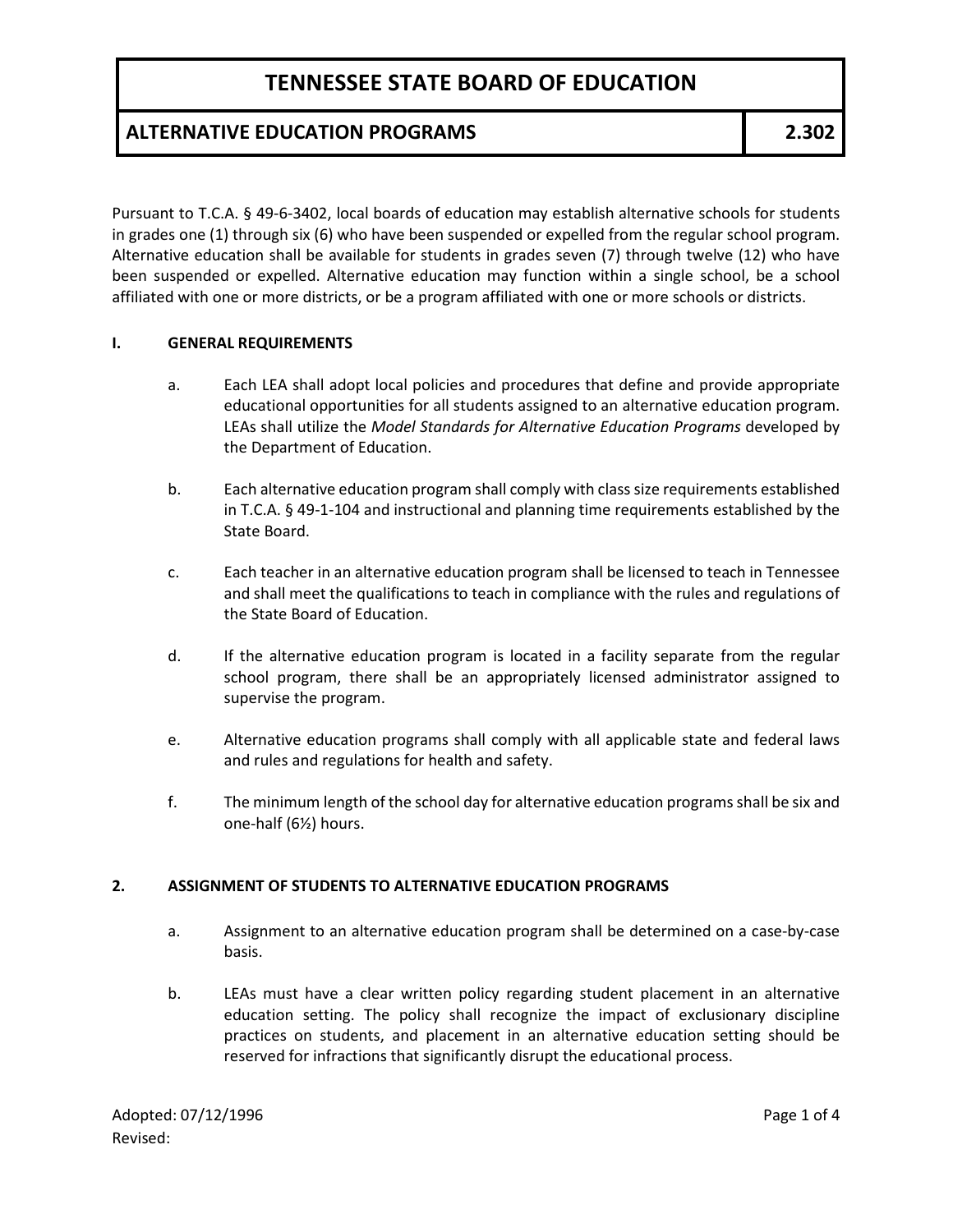### **ALTERNATIVE EDUCATION PROGRAMS 2.302**

- c. Students in pre-kindergarten or kindergarten shall not be assigned to an alternative education program.
- d. Prior to the assignment of a student to an alternative school or alternative education program, the referring school or district shall provide written notice, which includes the reason for the student's placement in an alternative setting, to the student's parent or guardian.
- e. Attendance in an alternative school or program shall be voluntary unless the local board of education adopts a policy mandating attendance.
- f. If a student has an active Individualized Education Program (IEP), a 504 plan, or is suspected of having a disability, all state and federal laws and rules relating to special education shall be followed.
- g. Prior to the assignment of a student with a disability to an alternative school or program, the IEP team shall review the student's IEP to ensure the alternative education program is able to provide the services the student needs in the least restrictive environment. The IEP team shall make all decisions regarding change of placement and delivery of services for students with disabilities.
- h. If the IEP team determines that an alternative education program is the appropriate placement for a student, the LEA is responsible for ensuring the IEP is properly implemented.
- i. No student with a disability shall be arbitrarily placed in an alternative education program.
- j. Any student attending an alternative education program shall continue to earn state education funds in the district the student was enrolled in prior to assignment to the alternative education program and shall be counted present for all school funding purposes by that district.
- k. Students shall be subject to all rules and codes of conduct for an alternative education program. A violation of the rules by a student may result in the student's removal from the program for the duration of the original suspension or expulsion, but shall not constitute grounds for any extension of the original suspension or expulsion. The final decision on removal shall be made by the chief administrator of the alternative program.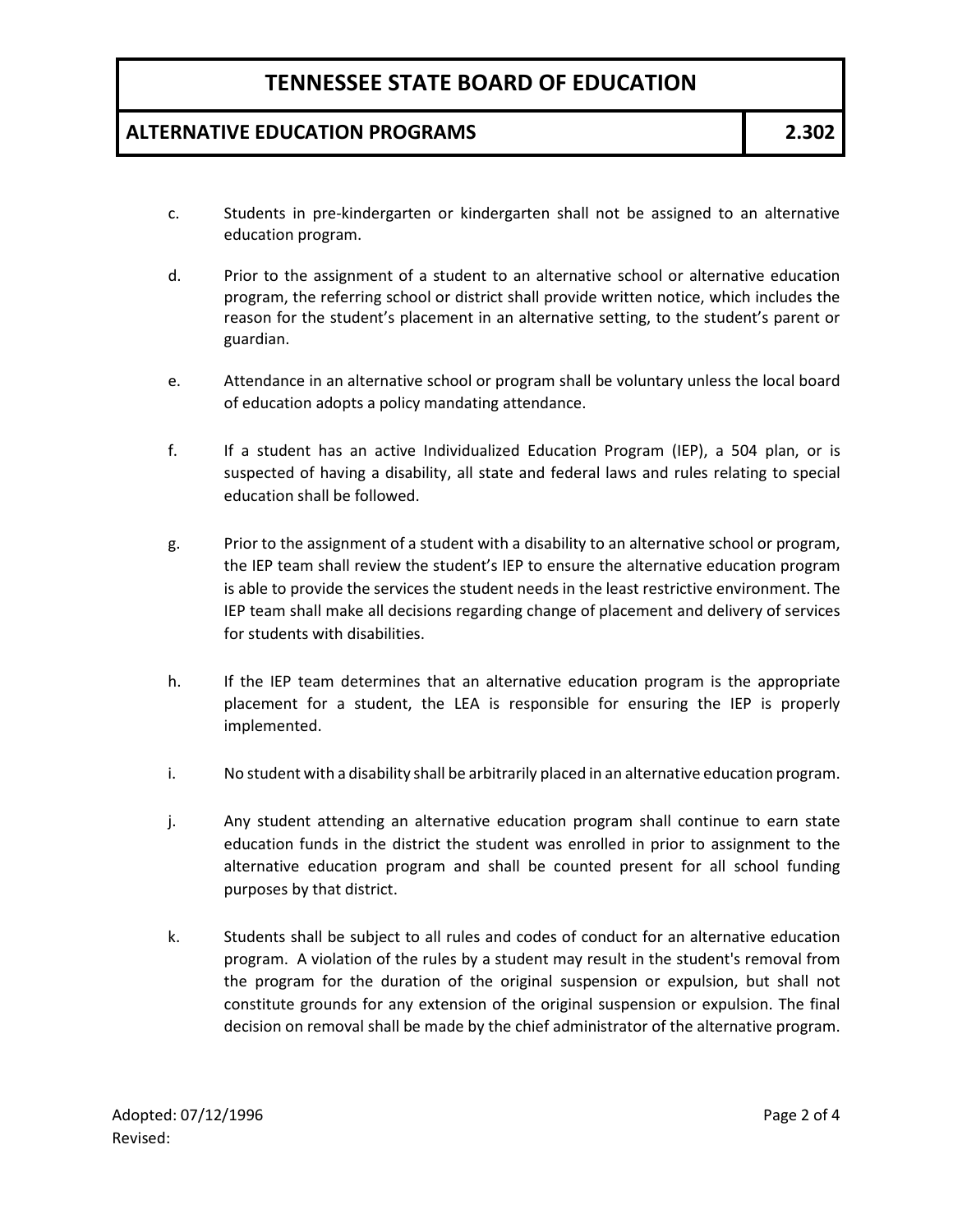### **ALTERNATIVE EDUCATION PROGRAMS 2.302**

#### **3. CURRICULUM AND INSTRUCTION**

- a. Instruction in alternative education programs shall proceed as nearly as practicable in accordance with the instructional programs at the student's zoned school.
- b. Each alternative education program shall provide instruction based on the academic standards adopted by the State Board of Education.
- c. Students enrolled in alternative education programs shall participate in all required state assessment at sites determined by school officials and in accordance with established guidelines regarding student grade levels and eligibility. Test results for these students will be reported in the school district where the student was enrolled prior to his or her placement in the alternative education program.
- d. Alternative schools and programs shall offer alternative learning environments in which students are offered a variety of educational opportunities, such as nontraditional hours or utilizing different learning strategies, techniques, and tools that are effective for the students.
- e. All course work completed and credits earned in an alternative schools shall be transferred to and recorded in the student's home school, which shall grant credit earned and progress thereon as if earned in the home school.
- f. LEAs shall monitor and regularly evaluate the academic progress of each student enrolled in an alternative education program.
- g. LEAs shall submit an annual alternative education survey to the Department of Education that provides the following information:
	- i. Alternative school(s) or program(s) currently in operation in the district;
	- ii. Number and grade level of students served in an alternative education program;
	- iii. Primary reason for student assignment to an alternative education program; and
	- iv. Number of faculty and staff serving each alternative education program.

#### **4. TRANSITION PLANS**

- a. Each LEA shall develop and implement formal transition plans for the integration of students from a traditional school to an alternative education program and from an alternative education program back to traditional school.
- b. Transition plans shall be targeted to improve communication between traditional and alternative school staff and should address any barriers that would prohibit students from